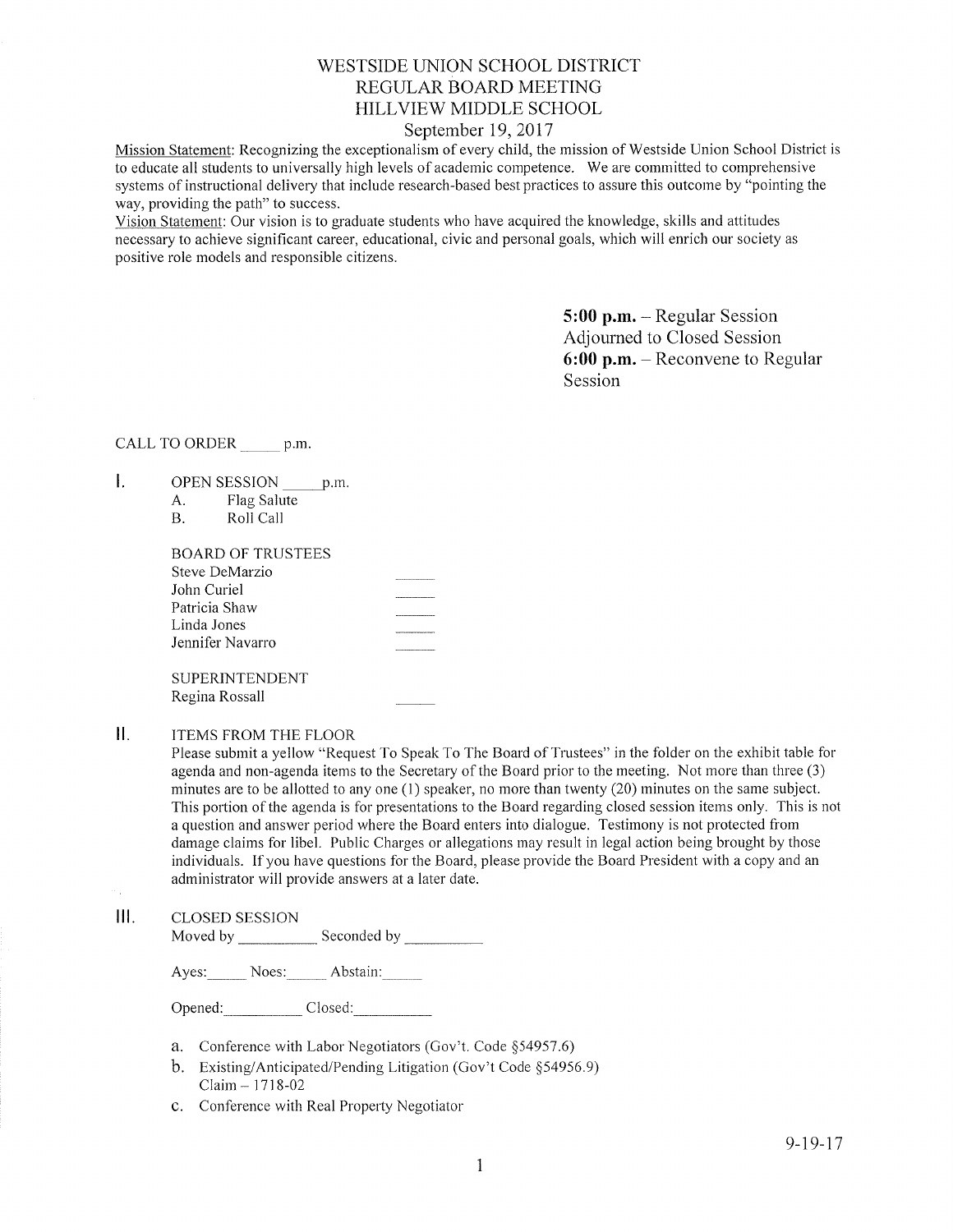- d. Public Employee Discipline/Dismissal/Release/Appointment (Gov't Code \$54957)
- e. Pupil Personnel (Ed Code 35146 and 48918)
- IV RECONVENE TO OPEN SESSION AT p.m.
- V. REPORT OF CLOSED SESSION ACTION
- VI PRESENTATIONS
	- A. Constitution Week Proclamation
	- B. Rancho Vista Site Presentation and Ernployee Recognition
- vil HEARING SESSION/STAFF REPORTS
	- A. Board Comments
	- B. Staff Reports
		- 1. Assistant Superintendent Administrative Services
		- 2. Assistant Superintendent Educational Services
		- 3. Deputy Superintendent
		- 4. Superintendent

#### VIII. PERSONAL APPEARANCES

- A. Westside Union Teachers Association Representatives
- B. California School Employees Association Representatives C. Parent Teacher Association Representatives
- 
- D. West Antelope Valley Educational Foundation Representatives

#### lx. ITEMS FROM THE FLOOR

Please submit a yellow "Request To Speak To The Board of Trustees" in the folder on the exhibit table for agenda and non-agenda items to the Secretary of the Board prior to the meeting. Not more than three (3) minutes are to be allotted to any one (1) speaker, no more than twenty (20) minutes on the same subject. This is not a question and answer period where the Board enters into dialogue. Testimony is not protected from damage claims for libel. Public Charges or allegations may result in legal action being brought by those individuals. If you have questions for the Board, please provide the Board President with a copy and an administrator will provide answers at a later date.

#### $X_{1}$ PUBLIC HEARING None

#### XI BUSINESS SESSION

A. Organizational/Governance

1. Agenda 11. aastal 11. aastal 11. aastal 11. aastal 11. aastal 11. aastal 11. aastal 11. aastal 11. aastal 1

Goal#

Moved by Seconded by

To approve the Agenda of the Reguìar Meeting of September 19, 2017

Ayes: Noes; Abstain:\_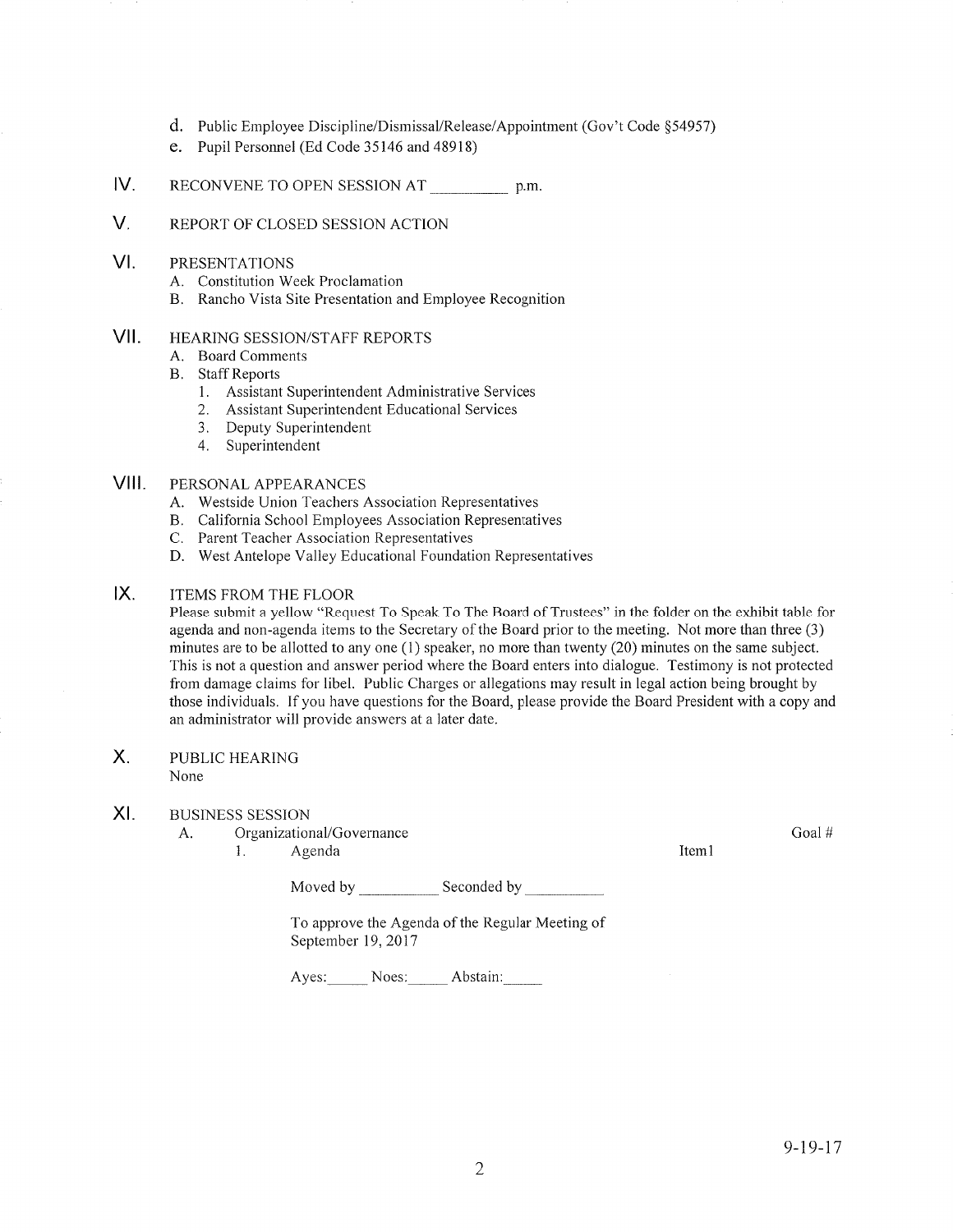| 2.              | Actions proposed for the Consent Calendar, are items with adopted policies and<br>approved practices of the District and are deemed routine in nature. They will be<br>acted upon in one motion, without discussions, unless members of the Board request<br>an item's removal. The item will then be removed from the motion to approve and<br>after the approval of the consent agenda the item(s) will be heard.<br>Consent<br>Minutes of the Regular Meeting on September 5, 2017<br>a.<br>Fundraising Authorizations<br>b.<br>c. Gifts to the District<br>d. Personnel Report<br>Purchase Orders<br>e.<br>Consultant/Contract Schedule<br>f.<br>Conference/Workshop Schedule<br>g.<br>Approval of the Consent Items as presented.<br>Ayes: Noes: Abstain: | Items 2a -2g | Goal# |
|-----------------|----------------------------------------------------------------------------------------------------------------------------------------------------------------------------------------------------------------------------------------------------------------------------------------------------------------------------------------------------------------------------------------------------------------------------------------------------------------------------------------------------------------------------------------------------------------------------------------------------------------------------------------------------------------------------------------------------------------------------------------------------------------|--------------|-------|
| 3.              | Discussion Item<br>Governance                                                                                                                                                                                                                                                                                                                                                                                                                                                                                                                                                                                                                                                                                                                                  | Item 3       |       |
| <b>B.</b><br>4. | <b>Educational Services</b><br>Teacher of the Year Day<br>Approval of Teacher of the Year Day<br>Ayes: Noes: Abstain:                                                                                                                                                                                                                                                                                                                                                                                                                                                                                                                                                                                                                                          | Item 4       |       |
| 5.              | Resolution 18-02, Insufficiency of Textbooks or<br><b>Instructional Materials</b><br>Approval of Resolution 18-02, Insufficiency of Textbooks<br>or Instructional Materials<br>Ayes: Noes: Abstain:                                                                                                                                                                                                                                                                                                                                                                                                                                                                                                                                                            | Item 5       |       |
| 6.              | Revised Board Policies, Administrative Regulation and<br>Exhibit:<br>BP 0410, Nondiscrimination in District Programs and<br>Activities<br>BP 0420.41, Charter School Oversight<br>٠<br>BP/AR/E 6173, Education for Homeless Children<br>٠                                                                                                                                                                                                                                                                                                                                                                                                                                                                                                                      | Item 6       |       |

k,

Moved by \_\_\_\_\_\_\_\_\_\_\_\_\_ Seconded by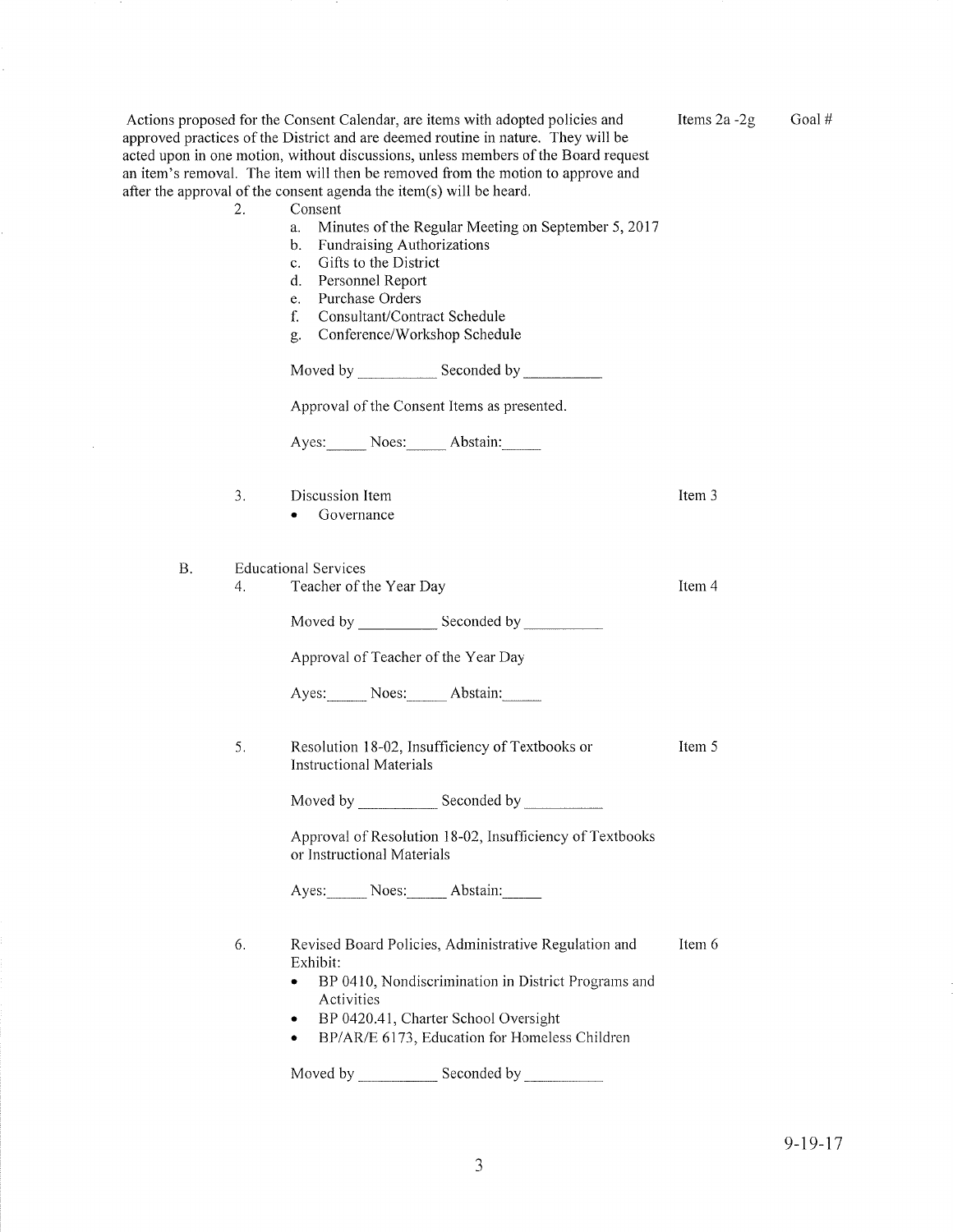|           |                       | Approval of the first reading of the revised Board Policies,<br>Administrative Regulation and Exhibit                                                                                                                                     | Goal#   |
|-----------|-----------------------|-------------------------------------------------------------------------------------------------------------------------------------------------------------------------------------------------------------------------------------------|---------|
|           |                       | Ayes: Noes: Abstain:                                                                                                                                                                                                                      |         |
| <b>B.</b> | <b>Business</b><br>7. | Revised Administrative Regulation and Exhibit 3350,<br>Travel/Conference Expenses                                                                                                                                                         | Item 7  |
|           |                       |                                                                                                                                                                                                                                           |         |
|           |                       | Approval of the second and final reading of the revised<br>Administrative Regulation and Exhibit 3350<br>Travel/Conference Expenses                                                                                                       |         |
|           |                       | Ayes: Noes: Abstain:                                                                                                                                                                                                                      |         |
|           | 8.                    | Notice of Completions:<br>Esperanza School - Two (2) Modular Classrooms<br>٠<br>Rancho Vista School - Two (2) Modular Classrooms<br>٠<br>Gregg Anderson Academy - Digital Networks Group,<br>$\bullet$<br>Inc. Whiteboards and Projectors | Item 8  |
|           |                       |                                                                                                                                                                                                                                           |         |
|           |                       | Approval of the Notice of Completions                                                                                                                                                                                                     |         |
|           |                       | Ayes: Noes: Abstain:                                                                                                                                                                                                                      |         |
|           | 9.                    | Award of Bid: Prop 39 HVAC Upgrades to Medallion<br>Contracting Inc.                                                                                                                                                                      | Item 9  |
|           |                       |                                                                                                                                                                                                                                           |         |
|           |                       | Approval of the award of bid: Prop 39 HVAC Upgrades to<br>Medallion Contracting Inc.                                                                                                                                                      |         |
|           |                       | Ayes: Noes: Abstain:                                                                                                                                                                                                                      |         |
| C.        | Personnel<br>10.      | Provisional Intern Permits (PIP)                                                                                                                                                                                                          | Item 10 |
|           |                       |                                                                                                                                                                                                                                           |         |
|           |                       | Approval of the Provisional Intern Permits (PIP)                                                                                                                                                                                          |         |
|           |                       | Ayes: Noes: Abstain:                                                                                                                                                                                                                      |         |
|           | 11.                   | Short Term Staffing Permits (STSP)                                                                                                                                                                                                        | Item 11 |
|           |                       | Seconded                                                                                                                                                                                                                                  |         |

 $\bar{z}$ 

l,